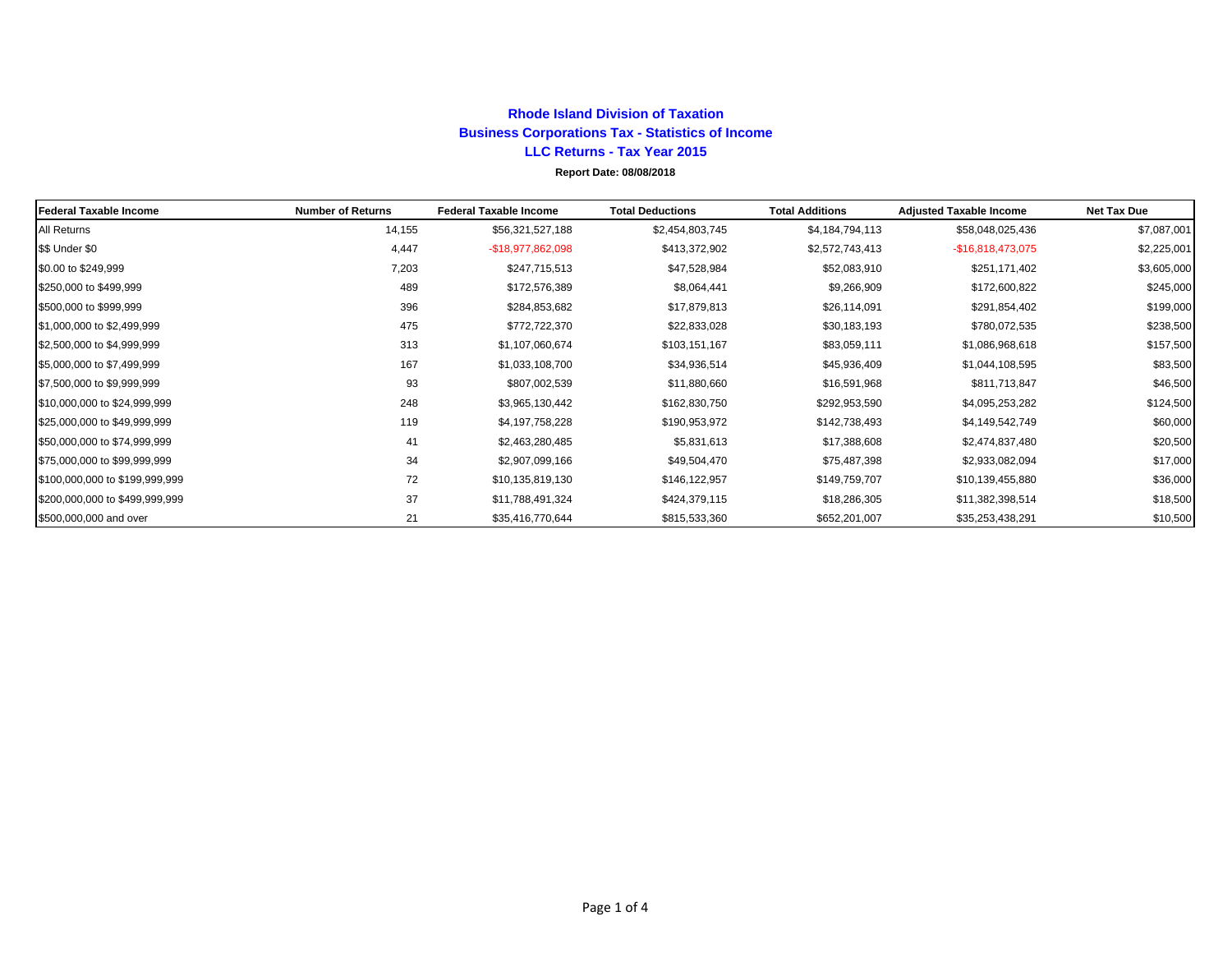### **Rhode Island Division of Taxation Business Corporations Tax - Statistics of Income LLC Returns - Deductions from Federal Taxable Income - Tax Year 2015 Report Date: 08/08/2018**

|                                | Number of | <b>Exempt Dividends and Interest</b> |               | <b>Bonus Depreciation and Sec 179</b> |                 | <b>Discharge of Indebtedness</b> |               |
|--------------------------------|-----------|--------------------------------------|---------------|---------------------------------------|-----------------|----------------------------------|---------------|
| Federal Taxable Income         | Returns   | Count                                | Amount        | Count                                 | Amount          | Count                            | Amount        |
| <b>All Returns</b>             | 14,155    | 142                                  | \$493,776,754 | 2,873                                 | \$1,849,095,381 | 10                               | \$112,961,765 |
| \$\$ Under \$0                 | 4,447     | 19                                   | \$61,689,592  | 859                                   | \$343,305,785   | 4                                | \$10,477,075  |
| \$0.00 to \$249,999            | 7,203     | 27                                   | \$201,244     | 1,130                                 | \$47,188,112    | 0                                | \$0           |
| \$250,000 to \$499,999         | 489       | 5                                    | \$37,533      | 174                                   | \$8,026,908     | 0                                | \$0           |
| \$500,000 to \$999,999         | 396       | 6                                    | \$63,836      | 164                                   | \$11,700,033    |                                  | \$6,127,898   |
| \$1,000,000 to \$2,499,999     | 475       | 16                                   | \$2,860,826   | 169                                   | \$19,906,225    | 0                                | \$0           |
| \$2,500,000 to \$4,999,999     | 313       | 13                                   | \$51,504      | 116                                   | \$75,675,189    | 3                                | \$27,639,926  |
| \$5,000,000 to \$7,499,999     | 167       | 9                                    | \$1,078,992   | 60                                    | \$33,857,522    | $\Omega$                         | \$0           |
| \$7,500,000 to \$9,999,999     | 93        | 8                                    | \$188,570     | 24                                    | \$11,692,090    | 0                                | \$0           |
| \$10,000,000 to \$24,999,999   | 248       | 12                                   | \$2,531,536   | 80                                    | \$160,293,881   | $\Omega$                         | \$0           |
| \$25,000,000 to \$49,999,999   | 119       | 6                                    | \$42,812,125  | 40                                    | \$120,251,286   |                                  | \$26,804,697  |
| \$50,000,000 to \$74,999,999   | 41        | 3                                    | \$47,343      | 8                                     | \$5,784,270     | 0                                | \$0           |
| \$75,000,000 to \$99,999,999   | 34        |                                      | \$4,146       | 13                                    | \$49,500,324    | $\Omega$                         | \$0           |
| \$100,000,000 to \$199,999,999 | 72        | 6                                    | \$544,504     | 20                                    | \$103,666,284   |                                  | \$41,912,169  |
| \$200,000,000 to \$499,999,999 | 37        | 6                                    | \$205,280,428 | 10                                    | \$219,098,687   | $\Omega$                         | \$0           |
| \$500,000,000 and over         | 21        | 5                                    | \$176,384,575 | 6                                     | \$639,148,785   | 0                                | \$0           |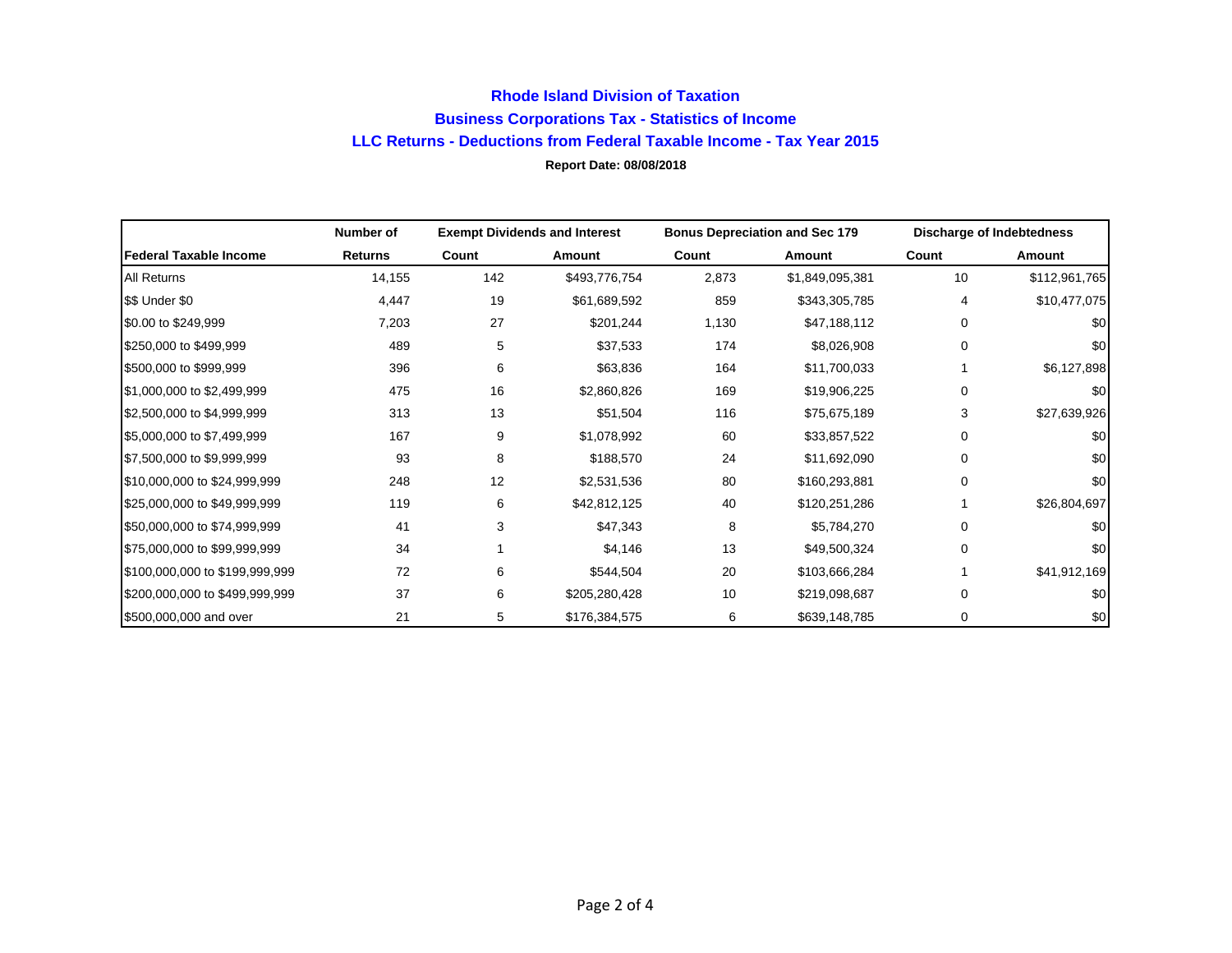## **Rhode Island Division of Taxation Business Corporations Tax - Statistics of Income LLC Returns - Additions to Federal Taxable Income - Tax Year 2015 Report Date: 08/08/2018**

|                                | Number of      | <b>Interest Income</b> |               | <b>Bonus Depreciation and Sec 179</b> |                 |
|--------------------------------|----------------|------------------------|---------------|---------------------------------------|-----------------|
| <b>Federal Taxable Income</b>  | <b>Returns</b> | Count                  | Amount        | Count                                 | Amount          |
| <b>All Returns</b>             | 14,155         | 237                    | \$117,858,475 | 1,773                                 | \$4,055,598,285 |
| \$\$ Under \$0                 | 4,447          | 44                     | \$33,938,713  | 714                                   | \$2,535,002,908 |
| \$0.00 to \$249,999            | 7,203          | 45                     | \$1,207,288   | 438                                   | \$50,715,222    |
| \$250,000 to \$499,999         | 489            | 12                     | \$106,953     | 78                                    | \$9,159,955     |
| \$500,000 to \$999,999         | 396            | 13                     | \$367,099     | 83                                    | \$25,718,609    |
| \$1,000,000 to \$2,499,999     | 475            | 28                     | \$381,848     | 112                                   | \$29,566,399    |
| \$2,500,000 to \$4,999,999     | 313            | 24                     | \$798,445     | 100                                   | \$79,547,644    |
| \$5,000,000 to \$7,499,999     | 167            | 13                     | \$3,048,175   | 52                                    | \$42,888,234    |
| \$7,500,000 to \$9,999,999     | 93             | 9                      | \$1,587,982   | 33                                    | \$15,003,986    |
| \$10,000,000 to \$24,999,999   | 248            | 21                     | \$37,185,261  | 75                                    | \$255,726,115   |
| \$25,000,000 to \$49,999,999   | 119            | 3                      | \$25,838      | 40                                    | \$142,444,394   |
| \$50,000,000 to \$74,999,999   | 41             | 5                      | \$354,502     | 8                                     | \$17,034,106    |
| \$75,000,000 to \$99,999,999   | 34             | $\overline{2}$         | \$1,731       | 12                                    | \$71,398,834    |
| \$100,000,000 to \$199,999,999 | 72             | 6                      | \$139,999     | 14                                    | \$149,619,208   |
| \$200,000,000 to \$499,999,999 | 37             | 6                      | \$1,558,806   | 6                                     | \$16,727,499    |
| \$500,000,000 and over         | 21             | 6                      | \$37,155,835  | 8                                     | \$615,045,172   |